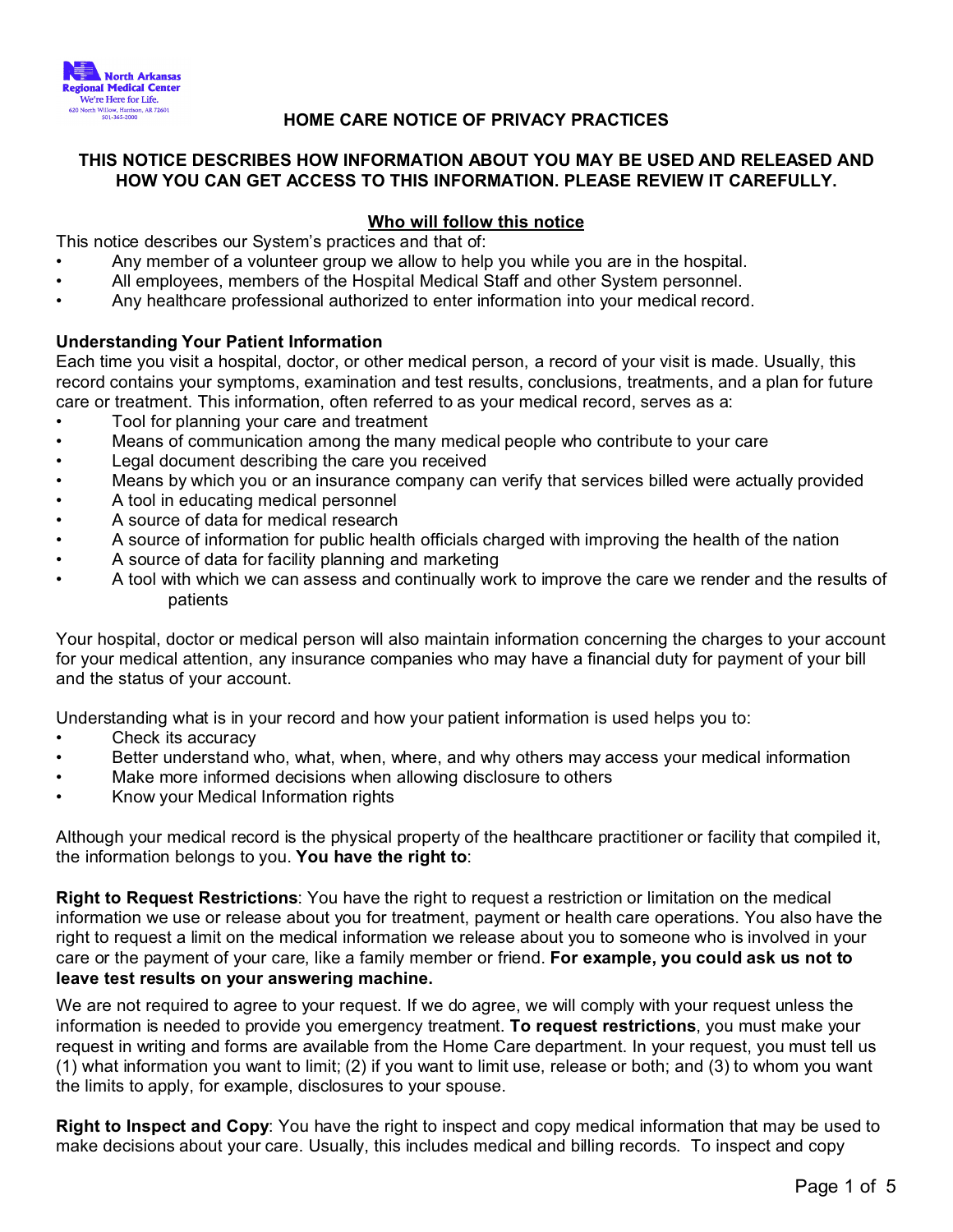medical information that may be used to make decisions about you, you **must fill out an authorization form available from any department**. If you request a copy of the information, we may charge a fee for the costs of copying, mailing or other supplies. We may deny your request to inspect and copy in certain very limited circumstances. If you are denied access to medical information, you may request that the denial be reviewed. Another medical professional chosen by the hospital will review your request and the denial. The person conducting the review will not be the person who denied your request. We will comply with the outcome of the review.

**Right to Amend**: If you feel that medical information we have about you is incorrect or incomplete, you may ask us to amend or change the information. You have the right to request an amendment for as long as the information is kept by the Home Care Department.

To request an amendment, call the Home Care Department 365-2100 for a form, fill it out and return it to the Home Care Department or mail it to North Arkansas Regional Medical Center, Attn: Home Care, 825 North Spring, Harrison, Arkansas 72601. We may deny your request for an amendment if it is not in writing or does not include a reason to support the request. In addition, we may deny your request if you ask us to amend information that:

- Was not created by us, unless the person or entity that created the information is no longer available to make the amendment;
- Is not part of the medical information kept by NARMC;
- Is not part of the information which you would be permitted to inspect and copy; or
- Is accurate and complete.

**Right to an Accounting of Disclosures**: You have the right to request an "accounting of disclosures." This is a list of the releases we have made of your medical information. To request this list, call the Home Care Department 365-2100 or stop by and ask for an "Accounting of Disclosures Form". Your request must state a time period which may not be longer than six years and may not include dates before April 14, 2003. The first list you request within a twelve (12) month period will be free. For additional lists, we will charge you for the costs of providing the list. We will notify you of the cost before payment so you may withdrawal or modify your request.

**Right to Request Confidential Communications**: You have the right to request that we communicate with you about medical matters in a certain way or at a certain location. To request confidential communications, you may talk to the admissions department or the department where you are receiving your care. We will not ask you the reason for your request. We will accommodate all reasonable requests. Your request must specify how or where you wish to be contacted.

**Right to a Paper Copy of this Notice**: You have the right to a paper copy of this notice. You may ask us to give you a copy of this notice at any time. You may obtain a copy of this notice on our website, [www.narmc.com](http://www.narmc.com) or at the Home Care Department.

### **Our Responsibilities**

This organization is required to:

Maintain the privacy of your medical information

Provide you with a Notice of Privacy Practices

- Abide by the terms of the Notice of Privacy Practices currently in effect
- Notify you if we are unable to agree to a requested restriction
- Accommodate reasonable requests you may have to communicate medical information by alternative means or at alternative locations
- We reserve the right to change our practices and to make the new provisions effective for all protected medical information we keep. If revised, copies of the revised "Notice of Privacy Policies" will be available via our web site [www.narmc.com](http://www.narmc.com) or by contacting either the NARMC's Home Care Department or NARMC Privacy Officer.
- We will not use or release your medical information without your written authorization, except as described in this notice. If you provide us with permission to use or release medical information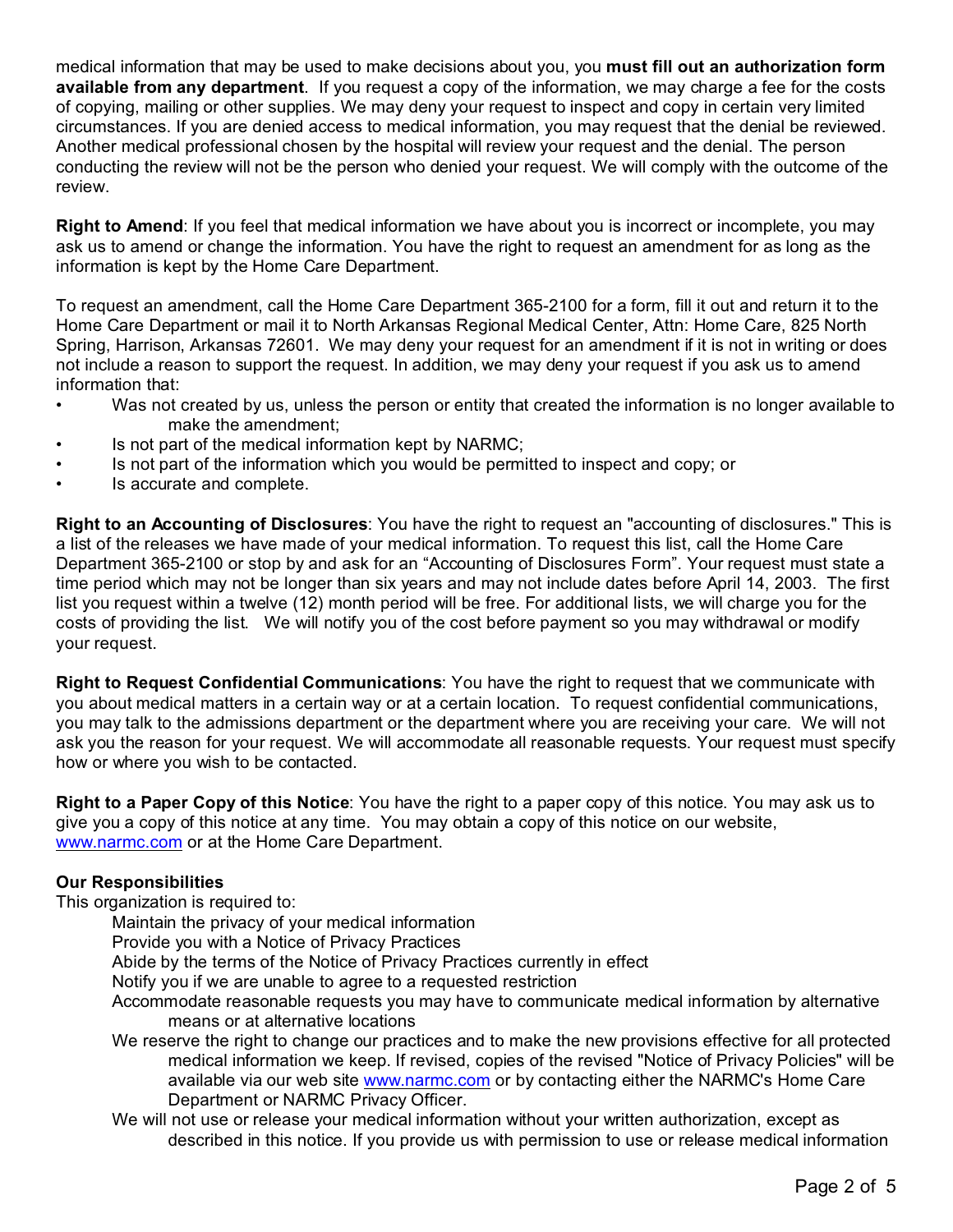about you, you may revoke the permission, in writing, at any time and we will no longer use or release medical information about you for the reasons covered by your written authorization. You understand that we are unable to take back any releases we have already made with your permission and that we are required to retain our records of the care that we provided to you.

#### **How We May Release Medical Information About You**

**Treatment Purposes**: We may use medical information about you to provide you with medical treatment or services. *For example:* Information obtained by a nurse or other member of your healthcare team will be recorded in your medical record and used to determine the course of treatment that should work best for you. Medical information from your medical record maybe released to your physician's office for follow up care.

**Payment Purposes**: We may use and release medical information about you so that the treatment and services you receive at the NARMC may be billed to an insurance company or a third party and payment may be collected from you. *For example*: A bill will be sent to you or your insurance company.

**Health Care Operations**: We may use and release medical information about you for hospital operations. These uses and releases are necessary to run the hospital and make sure that all of our patients receive quality care. *For example:* members of the quality improvement team may use information in your medical record for quality improvement purposes.

**Business Associates**: There are some services provided in our organization through contract with outside companies called business associates. *For example:* the computer repairman that works on our billing software. We may release your medical information to our business associate so that they can perform their job and bill you or your insurance company for services. These business associates are required to safeguard your information.

**Appointment Reminders**: We may use and release medical information to contact you as a reminder that your have an appointment for treatment or medical care.

**Treatment Alternatives**: We may use and release medical information to tell you about or recommend possible alternative treatment options or alternatives that may be of interest to you.

**Health Related Benefits and Services**: We may use and release medical information to tell you about healthrelated benefits or services that may be of interest to you. *For example:* medical equipment or supplies

**Directory**: Unless you notify us that you object, we will use your name, location in the facility, general condition, and religious affiliation for directory purposes while you are a patient at the hospital. This information may be provided to members of the clergy and, except for religious affiliation, to other people who ask for you by name at our information desk.

**Notification**: We may use or release information to notify or assist in notifying a family member, personal representative, or another person responsible for your care of your location and general condition.

**Communication with Family**: Health professionals, using their best judgment, may release to a family member or any other person you identify, medical information relevant to that person's involvement in your care or payment related to your care.

**Fund Raising**: We may contact you as part of a fund-raising effort for the hospital or an organization related to the hospital. We will only release contact information, such as your name, address and phone number and the dates you received treatment or services. If you do not want the hospital to contact you for fund-raising efforts, you must notify North Arkansas Regional Medical Center in writing at Attn: Hospice of the Hills Inc., PO Box1927, Harrison, Arkansas 72601.

**Research**: We may release information to researchers when their research has been approved by an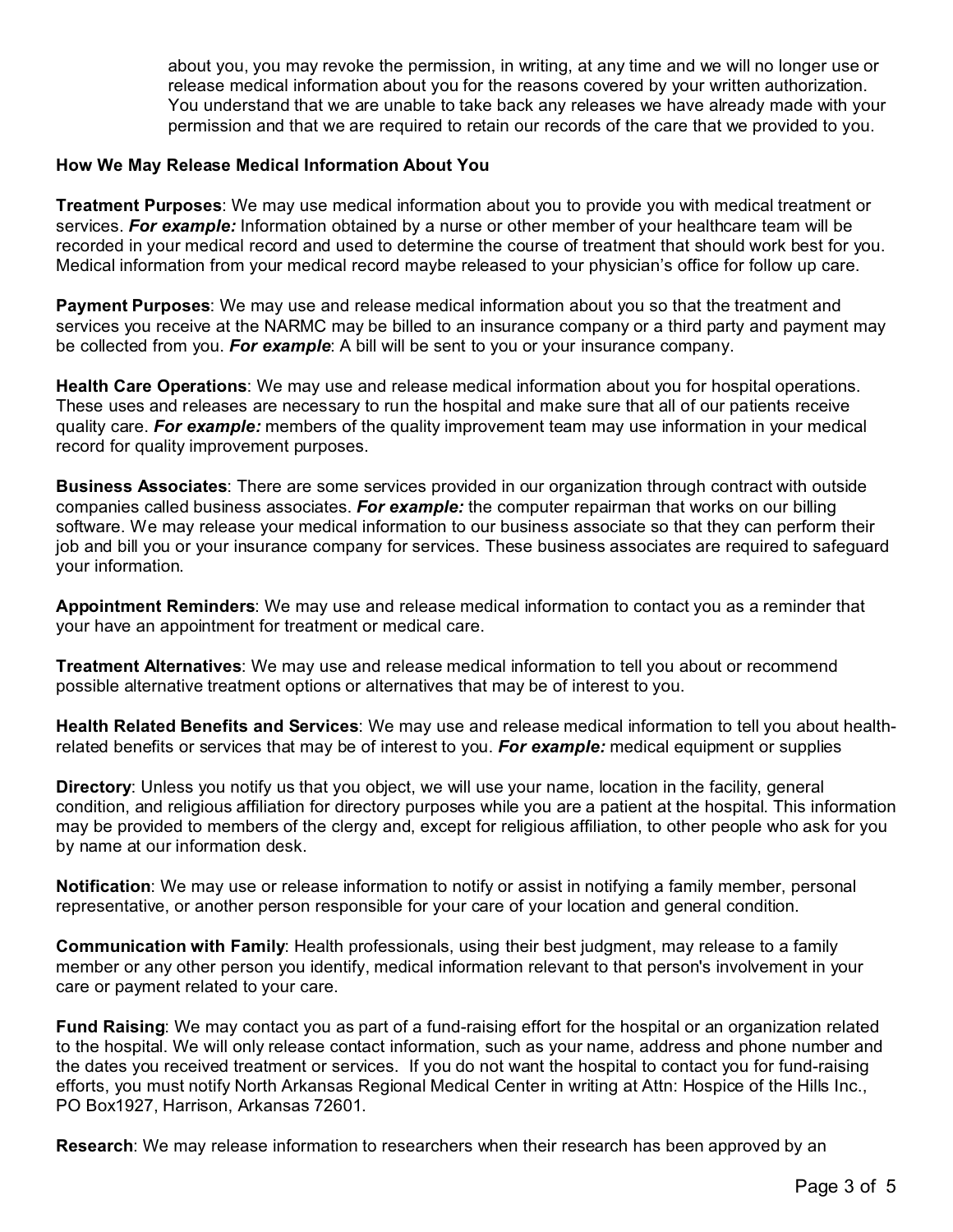institutional review board and privacy protocols have been established.

**As Required By Law**: We will release medical information about you when required to do so by federal, state or local law.

**To Avert a Serious Threat to Health or Safety**: We may use and release medial information about you when necessary to prevent a serious threat to your health or safety or the health or safety of the public or another person.

**Coroners, Medical Examiners, and Funeral directors**: We may release medical information to coroners, medical examiners or funeral directors when required by law to allow these individuals to carry out their duties.

**Organ Procurement Organizations**: When required by law, we may release medical information to organ procurement organizations for the purpose of tissue donation and transplant.

**Food and Drug Administration (FDA)**: We may release to the FDA medical information related to accidental events relating to food, supplements, product and product defects, or to allow product recalls, repairs, or replacement.

**Workers Compensation**: We may release medical information to the limit allowed by law to workers compensation or other similar programs required by law.

**Public Health**: As required by law, we may release your medical information to public health or legal authorities charged with preventing or controlling disease, injury, or disability.

**Registry:** As required by law, we may release your medical information to state and national registries. *For example:* If you are diagnosed with cancer we will send your medical information to the Arkansas Central Cancer Registry.

**Correctional Institution**: Should you be an inmate of a correctional institution, we may release to the institution or law officers medical information necessary for your health and the health and safety of other individuals.

**Law Enforcement**: We may release medical information for law enforcement purposes as required by law or in response to a valid subpoena.

**Military and Veterans**: If you are or have been a member of the armed forces, we may release medical information about you as required by military authorities.

**Health Oversight Activities**: We may release medical information to a health oversight agency for activities authorized by law, including, for example, hospital audits, investigations, inspections and licensure.

**Lawsuits and Disputes**: If you are involved in a lawsuit or dispute, we may release medical information about you in response to a court or administrative order. We may also release medical information about you in response to a subpoena, discovery request, or other lawful process by someone else involved in the dispute, but only if efforts have been made to tell you about the request or to obtain an order protecting the information requested.

**National Security and Intelligence Activities**: We may release medical information about you to authorized federal officials for intelligence, counterintelligence, and other national security activities authorized by law.

**Protective Services for the President and Others**: We may release medical information about you to authorized federal officials so they may provide protection to the President, other authorized persons or foreign heads of state or to conduct special investigations.